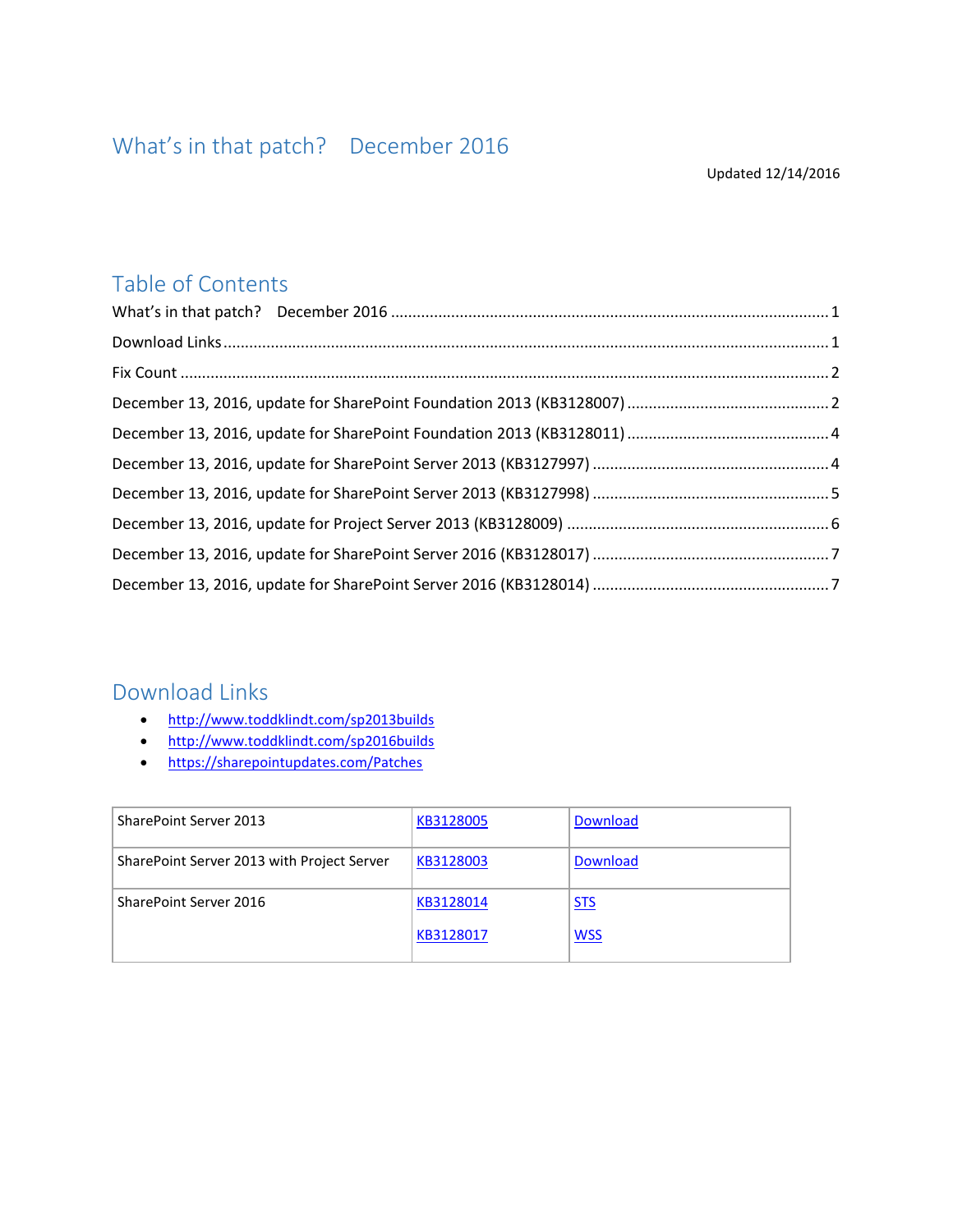#### <span id="page-1-0"></span>Fix Count

|  | ٧ |
|--|---|

| December 13, 2016, update for SharePoint Foundation 2013 (KB3128007) | 15            |
|----------------------------------------------------------------------|---------------|
| December 13, 2016, update for SharePoint Foundation 2013 (KB3128011) | 4             |
| December 13, 2016, update for SharePoint Server 2013 (KB3127997)     | 12            |
| December 13, 2016, update for SharePoint Server 2013 (KB3127998)     | $\mathcal{P}$ |
| December 13, 2016, update for Project Server 2013 (KB3128009)        |               |
|                                                                      | 6             |
|                                                                      | 39            |
| December 13, 2016, update for SharePoint Server 2016 (KB3128017)     | 3             |
| December 13, 2016, update for SharePoint Server 2016 (KB3128014)     | 37            |
|                                                                      |               |
|                                                                      | 40            |

# <span id="page-1-1"></span>December 13, 2016, update for SharePoint Foundation 2013 (KB3128007)

Fixes the following issues:

- If a user name contains an apostrophe, the related SharePoint Server 2013 workflow that uses the "Assign a task" or "Start task process" action fails.
- When some products or updates are installed on a SharePoint Server 2016-based computer, the SharePoint configuration database may be unaware of the installed product or update. This can cause a failure when the SharePoint Products Configuration Wizard (PSConfig) is running to do an upgrade. The PSConfig tool will now automatically update the product and update state for the local server in the configuration database to avoid the failure.

When you run the PSConfig, an error occurs. The error message on the result summary page or in the result summary command line output is generic and doesn't provide enough information to help fix the issue. This update now presents the detailed error message to identify which failure affects critical configuration tasks and which failure affects noncritical configuration tasks in the PSConfig summary. Error messages about missing SharePoint features now include the feature title instead of the feature GUID only. Error messages are displayed when the upgrading or updating is improved. Finally, the summary message for an upgrade failure includes instructions for how to retry the configuration tasks that failed.

 On the multi-authentication selection page, screen readers don't announce the drop-down list of authentication providers. There's a redirect on the first index change that makes it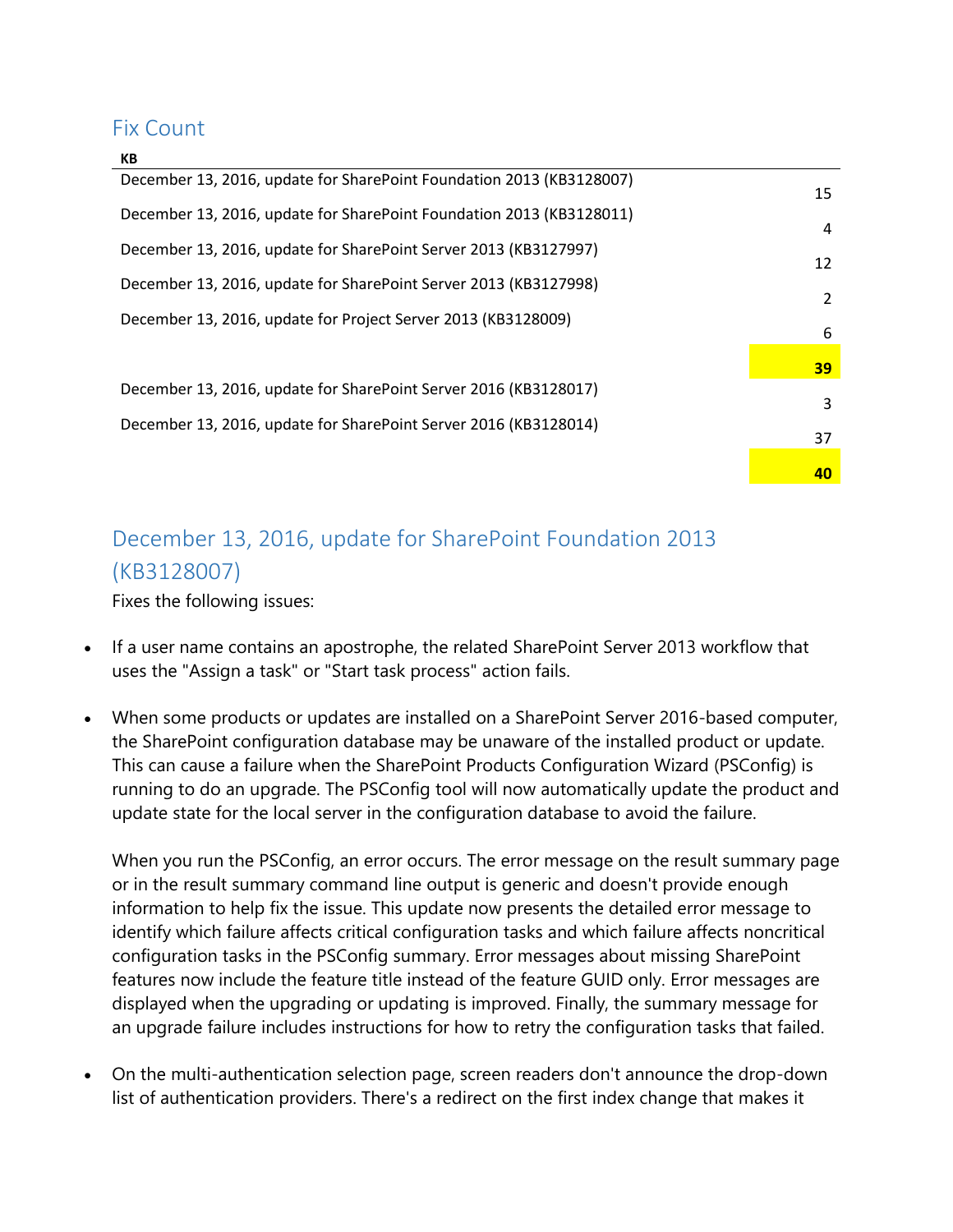impossible to select any other providers. This update adds a configuration flag to enable accessibility mode for this page which adds labels, so that screen readers can properly announce the page contents, disable the auto-redirect and provide a submit button in its position.

- The Export-SPWeb operation doesn't work after you perform a Copy-SPSite operation.
- The blog comment field isn't correctly labeled for screen readers.
- When you tab through the Create or Edit form for calendar lists, the text box for filling in an custom category can't be focused on after you tab out of it.
- You can't approve items if content approval is required.
- If you only have the edit access to a document library, you can't create new documents in the document library in Office Web Apps Server 2013.
- Screen readers can't identify the fonts and fontsize combo box controls.
- When you click "…" (ellipses) for a document library in Internet Explorer, you receive the following error message if there are over 30 folders in the document library:

Error: Out of stack space.

- When you use screen readers, blank messages are displayed for empty table headers.
- When you add a user to an Exchange connected calendar app, you receive the following error message:

E-mail address is empty. You should set Exchange e-mail address into your user profile to retrieve calendar data from Exchange server.

- When you search terms in a library that has thousands documents spread across multiple documents sets, the expected result isn't displayed.
- Assume that you use the column header dropdown to apply a filter in a list view. When you select the column header dropdown again to change the filter, you receive the following error message:

Cannot show the value of the filter. The field may not be filterable, or the number of items returned exceeds the list view threshold enforced by the administrator.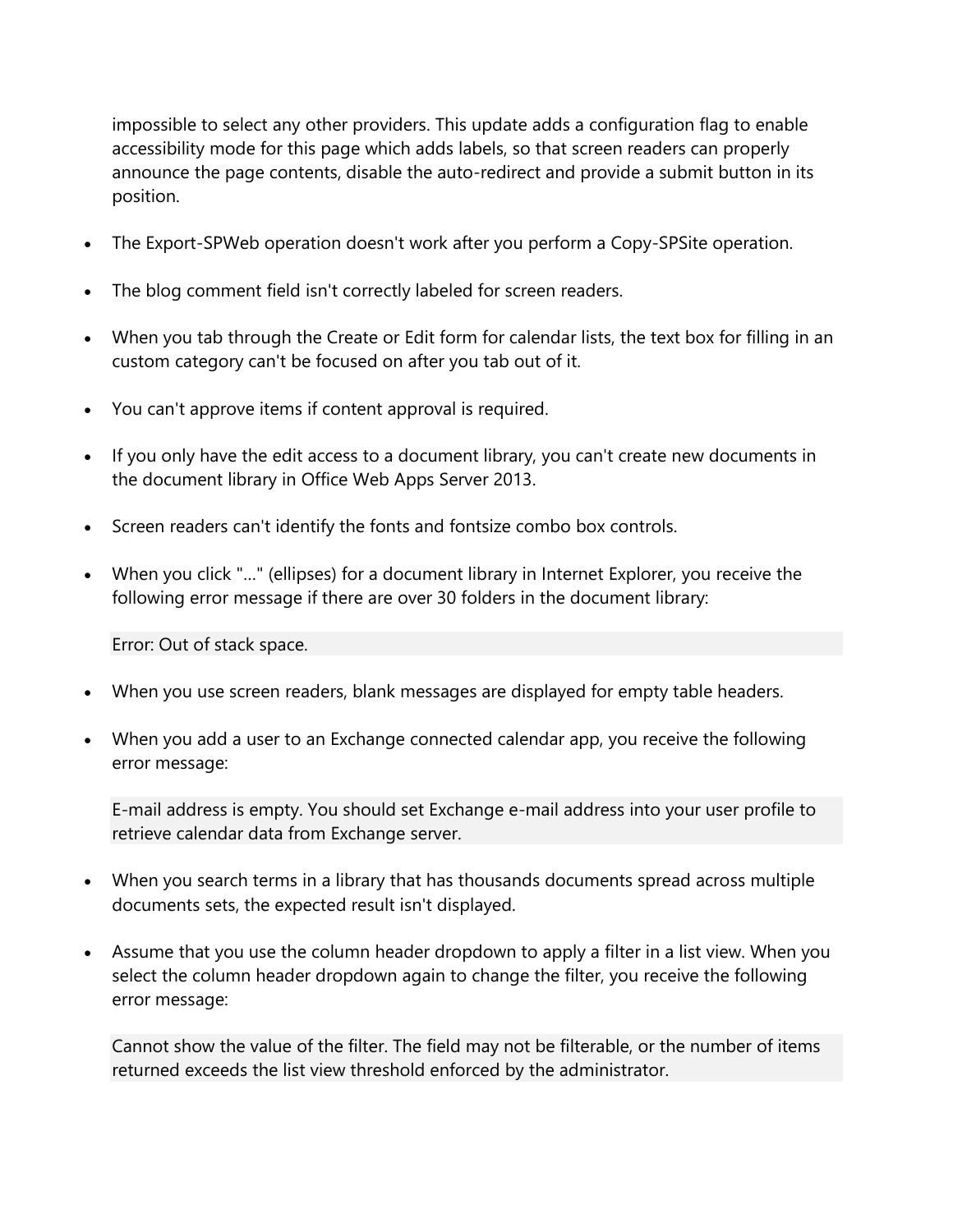The left sidebar on the Health Report page of Central Administration isn't displayed.

## <span id="page-3-0"></span>December 13, 2016, update for SharePoint Foundation 2013 (KB3128011)

- Translates some terms in multiple languages to make sure that the meaning is accurate.
- Updates translations of Wiki page alerts to make sure that the meaning is accurate in Dutch.
- Translates the strings on the **Submit** button of the **Multi-authentication selection** page in multiple languages in SharePoint Foundation 2013.
- Fixes the following issue:

When some products or updates are installed on a SharePoint Server 2016-based computer, the SharePoint configuration database may be unaware of the installed product or update. This can cause a failure when the SharePoint Products Configuration Wizard (PSConfig) is running to do an upgrade. The PSConfig tool will now automatically update the product and update state for the local server in the configuration database to avoid the failure.

When you run the PSConfig, an error occurs. The error message on the result summary page or in the result summary command line output is generic and doesn't provide enough information to help fix the issue. This update now presents the detailed error message to identify which failure affects critical configuration tasks and which failure affects noncritical configuration tasks in the PSConfig summary. Error messages about missing SharePoint features now include the feature title instead of the feature GUID only. Error messages are displayed when the upgrading or updating is improved. Finally, the summary message for an upgrade failure includes instructions for how to retry the configuration tasks that failed.

### <span id="page-3-1"></span>December 13, 2016, update for SharePoint Server 2013 (KB3127997)

Fixes the following issues:

- If you reuse terms across some term sets and make frequent changes, you experience performance issues with the Managed Metadata service that may cause an out-of-memory exception.
- The Manager property isn't cleared in the profile database by using the SharePoint Active Directory import option (AD import) if it's cleared in the corresponding Active Directory property. For example, this issue occurs in the following scenario: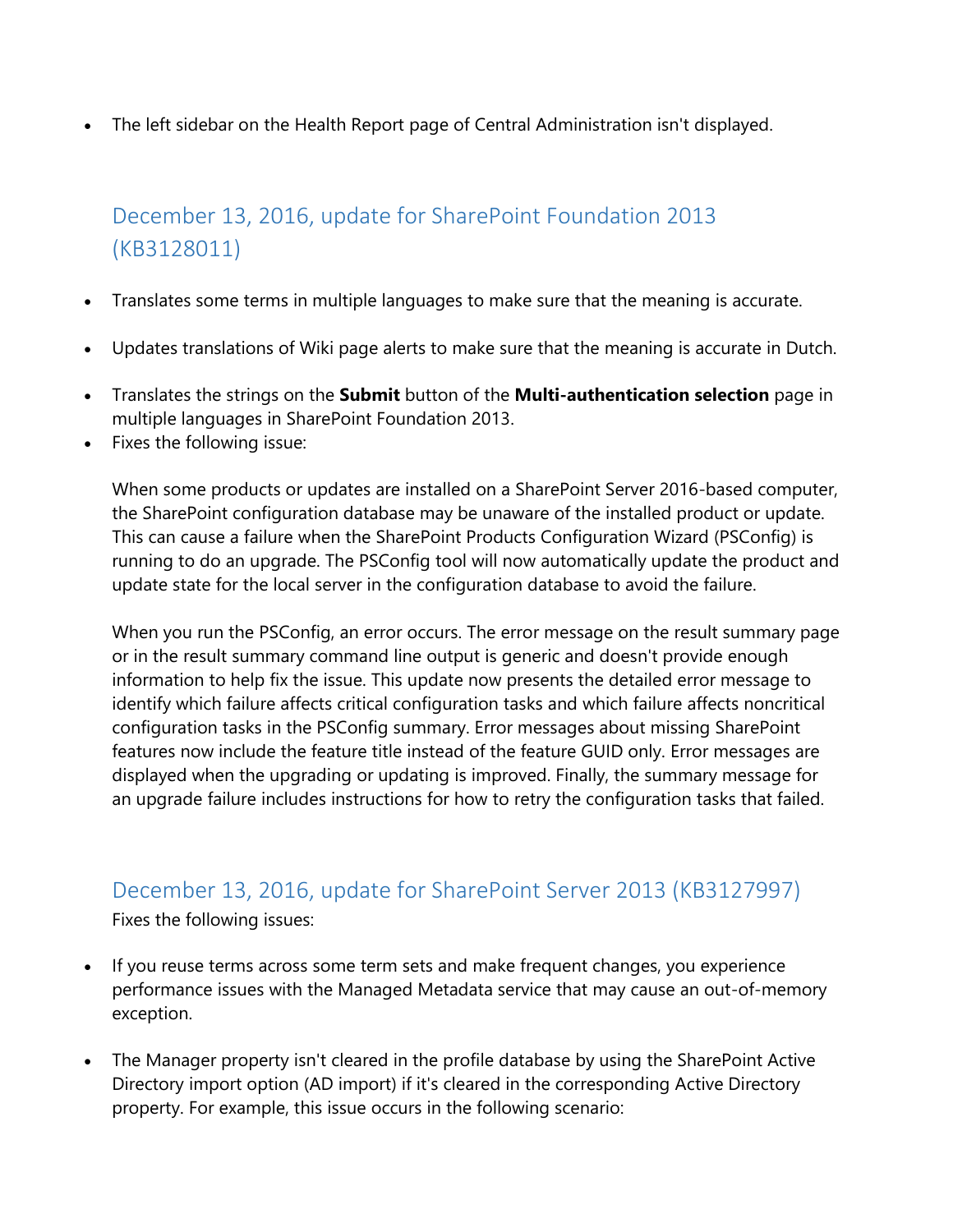- User A is set as the manager of user B in AD.
- UPA imports this change from AD successfully, and user B's manager is set correctly to user A in UPA.
- User B's manager is cleared in AD.
- UPA imports this change from AD successfully.

In this situation, user B's manager is still set to user A in UPA. This update makes sure that a user's manager is cleared in UPA when it's cleared in AD.

- If a document is in the crawl queue for too long, the timeSpentInQueue and timeSpentInLinks tables can potentially be very large and cause overflow exceptions when SharePoint Server 2013 calculates difference in milliseconds.
- You can't find document by the ID web part for second time and onwards until you refresh the page again.
- When you search in a folder in a library or in a document set, and there are at least 500 matching results in other folders, you won't see expected results.
- If the proxy bypass list contains regular expressions that start with the asterisk character  $(*)$ , the initialization of the proxy in the search crawler fails with exceptions, and no further crawling is performed for the scope.
- You can't search for the first token in a list column. This update corrects indexing behavior when HTML format handler emits hidden annotations.
- If there's a taxonomy column in a document library with a default value, the value won't be set on each content type in the document library. This update ensures default column value is set for taxonomy columns if the content type is using it explicitly.

<span id="page-4-0"></span>December 13, 2016, update for SharePoint Server 2013 (KB3127998) Fixes the following issues: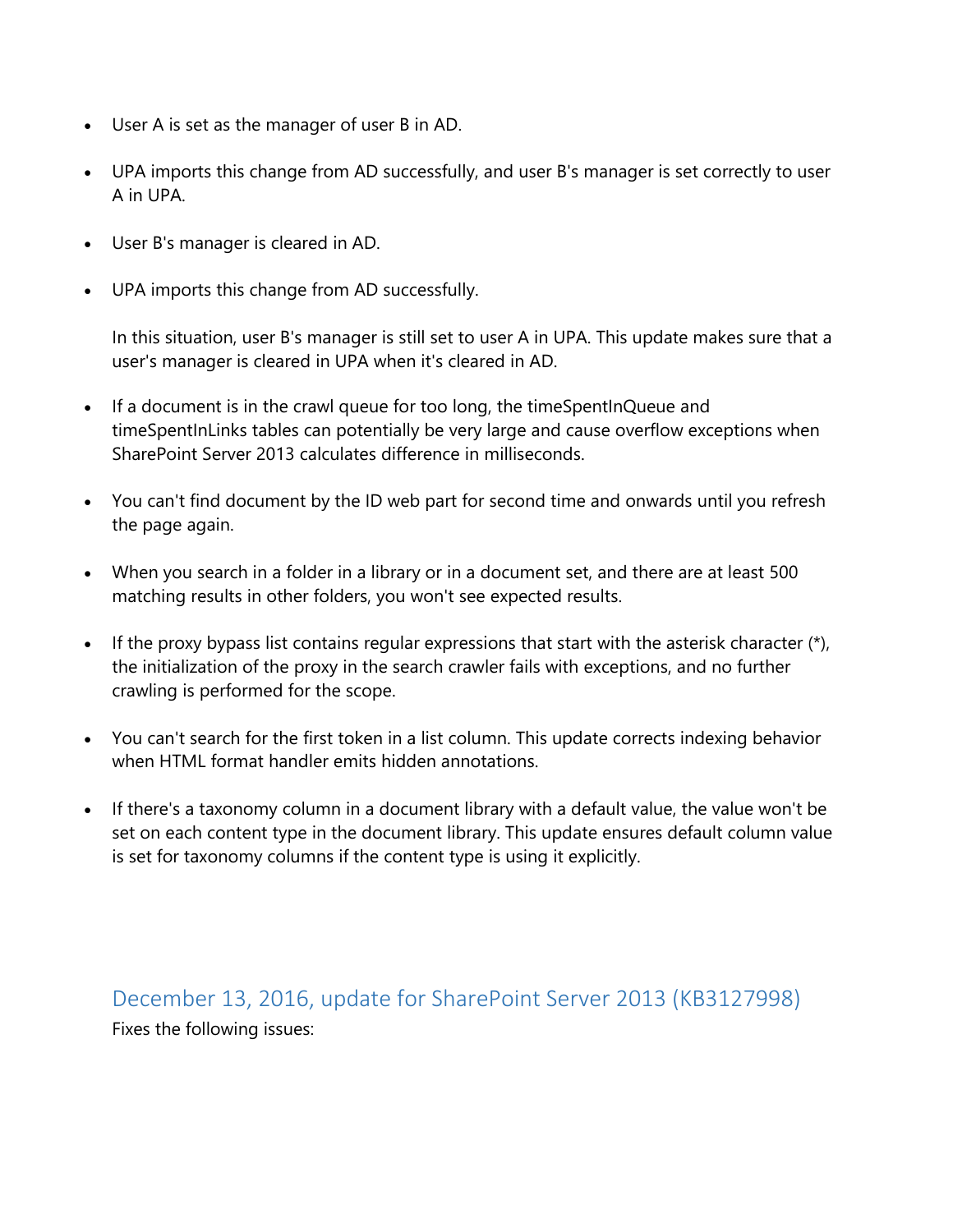- When a workbook is loaded in SharePoint that has a PivotTable connected to a BISM file, and the workbook points to another workbook in the same farm, Power Pivot can't use some Korean DBCS characters in the formula bar.
- It takes a long time to paste the filtered selection data from large tables.

### <span id="page-5-0"></span>December 13, 2016, update for Project Server 2013 (KB3128009)

 Updates the translation of the check in confirm dialog box in Ukrainian when you close a changed project in PWA.

Fixes the following bugs:

- If you have work in a resource plan and save or submit a timesheet which contains nonworking time and overlaps the dates of the resource plan, your work values in the resource plan may change.
- Consider the following scenario:
- You enter time on a task in your timesheet and then submit the timesheet.
- You enter time on the same task in a following timesheet and then save the timesheet.
- You go back and recall the earlier timesheet.
- You change time on the task and then resubmit the timesheet.
- You go to the following timesheet and then add more time to the task.
- You submit the timesheet.

In this scenario, the updated task isn't submitted for approval.

- When you publish a project, the SharePoint Visitors security group on the project site is truncated (users are deleted). This issue occurs even though the **Enable Project Site Sync** Project Permission sync setting is disabled.
- When a team member views a task's status history, the accepted date of an update is incorrectly displayed as the submitted date. Similarly, when the status manager views the **Status Update History** page, the approval date is incorrectly displayed as the submitted date.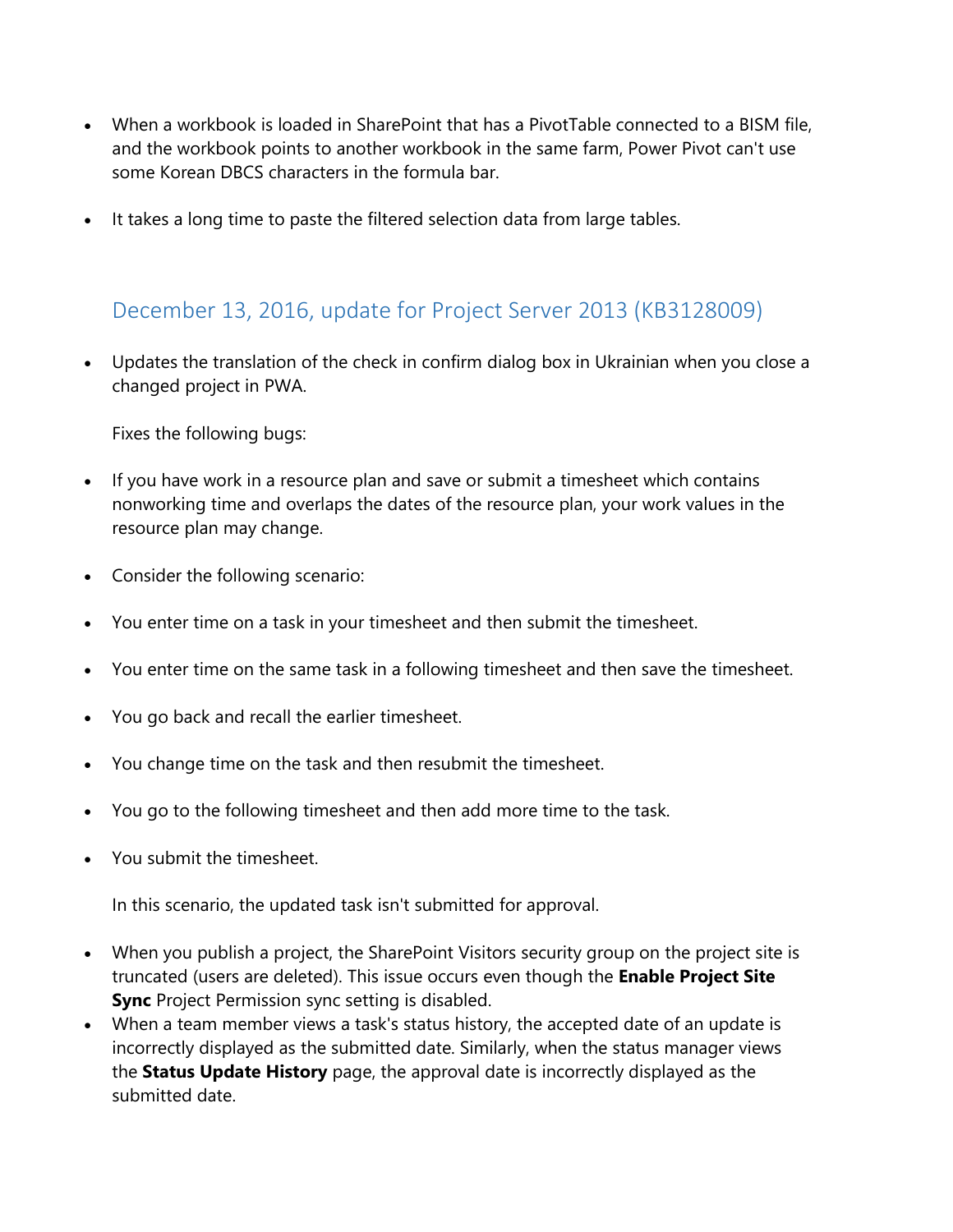Changes to enterprise custom files within timesheets aren't submitted as a part of a status update. This issue occurs after you install [September 13, 2016, update for Project Server](http://support.microsoft.com/kb/3118285)  [2013 \(KB3118285\).](http://support.microsoft.com/kb/3118285)

### <span id="page-6-0"></span>December 13, 2016, update for SharePoint Server 2016 (KB3128017)

- Updates the translations of Wiki page alerts to make sure that the meaning is accurate in Dutch.
- Updates the translation of the check in confirm dialog box when you close a changed project in PWA.
- Fixes the following issue:

When you click a link and try to create a category on a non-English community site, you receive a 404 error.

### <span id="page-6-1"></span>December 13, 2016, update for SharePoint Server 2016 (KB3128014)

This public update delivers the first feature pack (Feature Pack 1) for SharePoint Server 2016 that contains the following features:

- Administrative Actions Logging
- MinRole enhancements
- SharePoint Custom Tiles
- Hybrid Auditing (preview)
- OneDrive API for SharePoint on-premises
- OneDrive for Business modern experience (available to Software Assurance customers)

The OneDrive for Business modern user experience requires an active Software Assurance contract at the time that it is enabled, either by installation of the public update or by manual enablement. If you don't have an active Software Assurance contract at the time of enablement, then you must turn the OneDrive for Business modern user experience off. See New features included in the November 2016 Public Update for SharePoint Server 2016 [\(Feature Pack 1\)](https://go.microsoft.com/fwlink/?linkid=832679) for more information.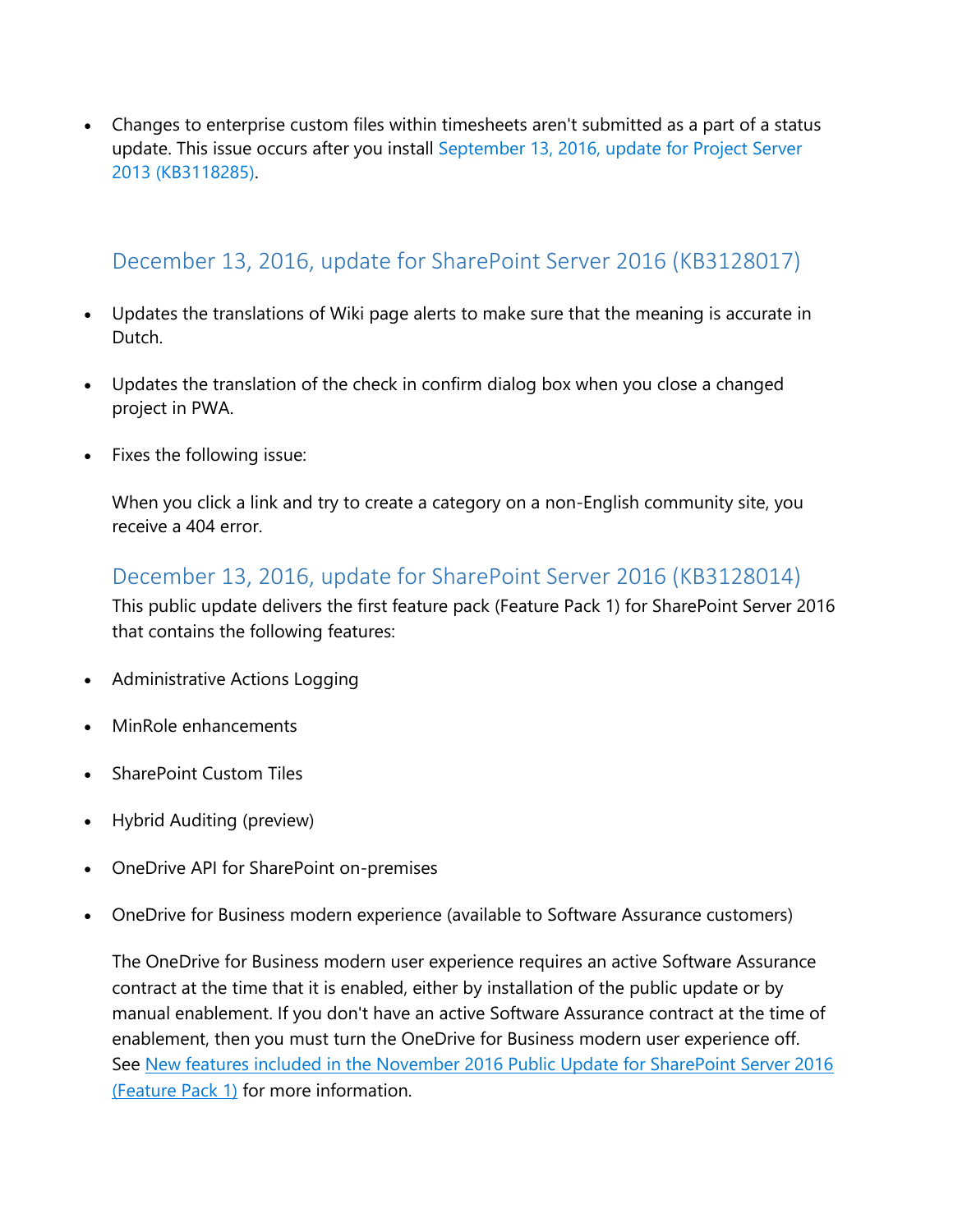This update includes the following improvements and fixes in SharePoint Server 2016:

- Introduces a new Out of the Box (OOTB) managed property DocumentLink for supporting Multi-Purpose Internet Mail Extension (MIME) file path search in folders.
- Allows the use of custom result source GUID for remote SharePoint search and people search.
- This update enables search administrator to set a new Search Service Application property, in order to treat expanded synonyms with the same weight as the original query during rank calculation. For example, search administrator can reset the synonym weight to 1.
- Updates the translations of Wiki page alerts to make sure that the meaning is accurate in Dutch.
- Fixes the following issues:
- Custom managed property that contains special characters (such as an apostrophe) isn't highlighted when it's searched.
- Navigation Site setting page may freeze to load if there are duplicate node between pages and navigation links with a same title and URL. Sometimes, one of the links may disappear.
- Custom tiles feature should not be enabled by default.
- After you upgrade a multi-server farm with a public update, SharePoint may still show the status of a server as Upgrade Required. This update also adds more logging to help investigate this issue.
- On-premises custom tiles don't integrate with the Alternate Access Mappings feature.
- The left sidebar on the Health Report page of Central Administration isn't displayed.
- An exception is displayed for each result when you initialize the Micro Blob field.
- When you search for phone numbers, an incorrect result is returned.
- When you use the Volume Shadow copy Services (VSS) writer, backing up the SharePoint Search index component may fail.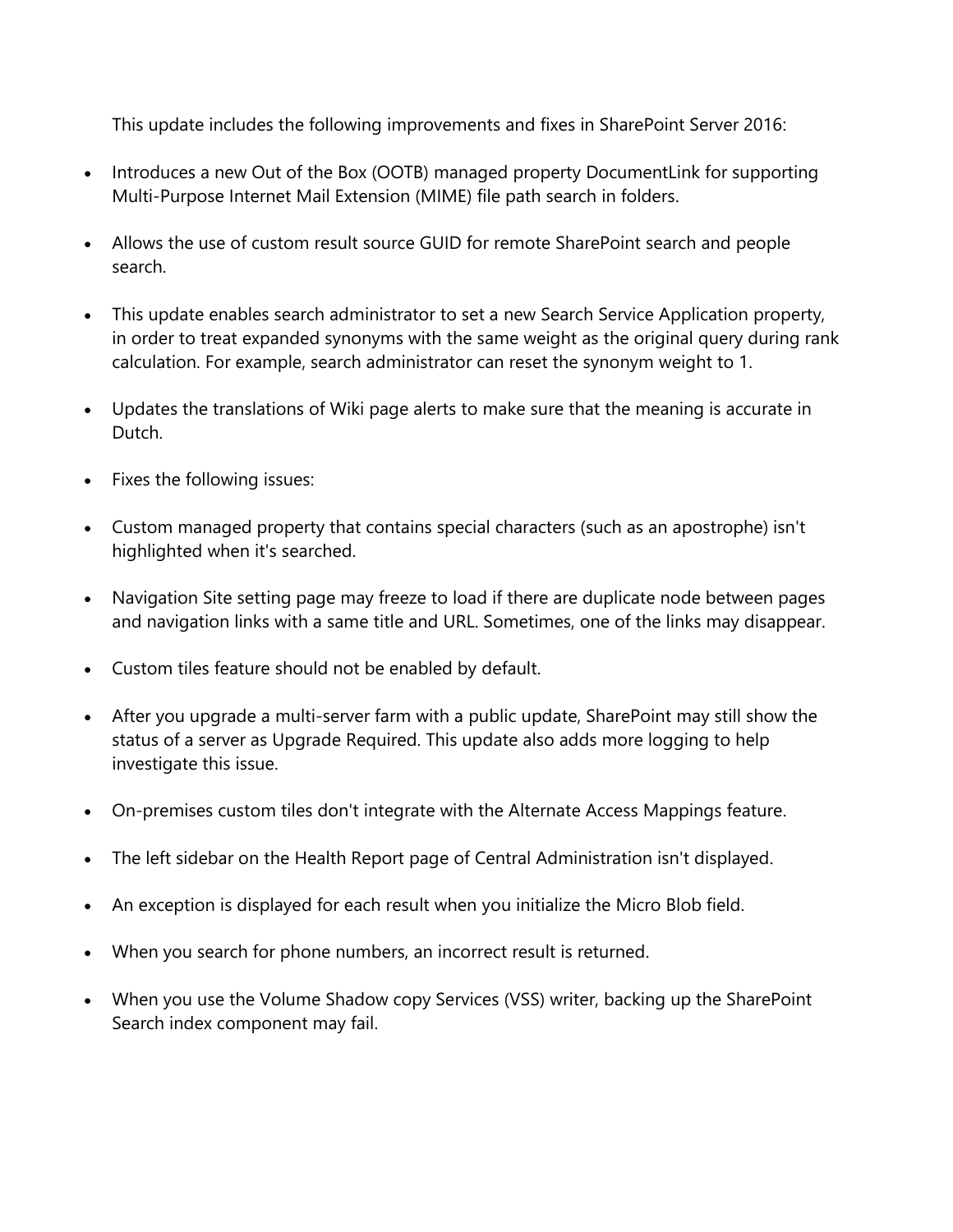- Managed property information is added to make sure that the managed properties are enriched by the content enrichment web service and make it to the index. Therefore, the search query will work correctly.
- You experience performance issue when you update the Title property of a site permission level such as Contribute.
- When you click a link and try to create a category on a non-English community site, you receive a 404 error.
- Under a newly created community site template with German language, if you create some categories and assign them to discussions, when you select the categories [kategorien] fields in the site, friendly relative date is displayed instead of an error message that resembles the following:

Sys.ArgumentOutOfRangeException: Sys.ArgumentOutOfRangeException: Specified argument was out of the range of valid values.

- When you try to download and open workbooks that are stored in a SharePoint document library in Excel, Excel crashes in some scenarios.
- When you add a user to an Exchange connected calendar app, you receive the following error message:

E-mail address is empty. You should set Exchange e-mail address into your user profile to retrieve calendar data from Exchange server.

- When you use SQL Server Standard edition instead of SQL Server Enterprise edition, upgrading a SharePoint Server 2013 Search Administration database to SharePoint Server 2016 fails.
- When you try to export search configuration, you experience time-out issues. This update makes the time-out settings configurable as search service application (SSA) proxy properties.
- When you update a SharePoint farm, SharePoint may add duplicate entries in the web.config file. This causes the file to grow unnecessarily. This update stops adding duplicate entries and deletes existing duplicate entries.
- If there's a taxonomy column in a document library with a default value, this update ensures the value won't be set on each content in the document library. This update ensures default column value is set for taxonomy columns if the content type is using it explicitly.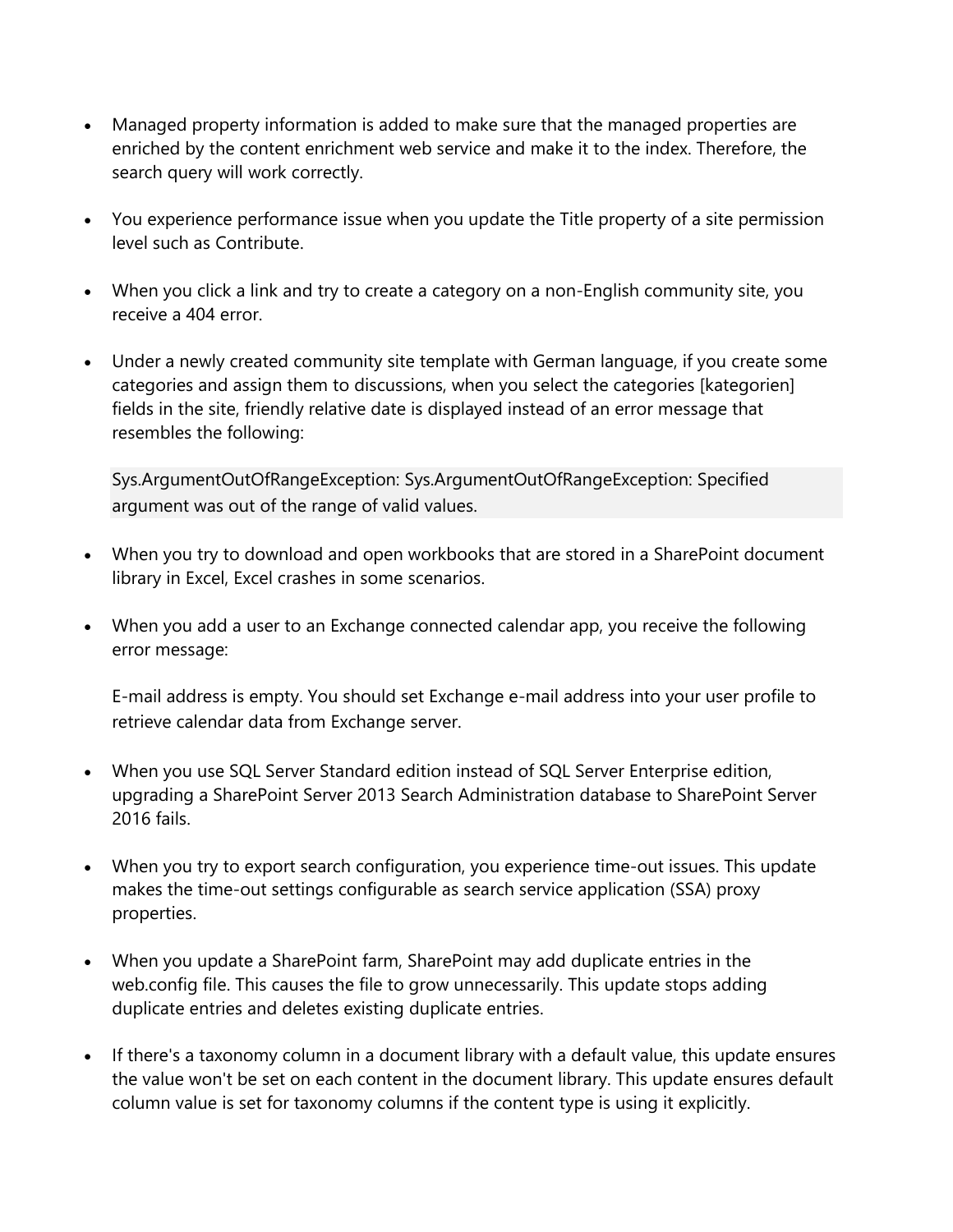- The radio group titles of the **Server Role Selection** page in the PSConfig tool aren't properly visible in high contrast mode.
- Files can be copied side-by-side during a PSConfig upgrade to support Zero Downtime Patching. Previously, the files are copied side-by-side regardless of the EnableSideBySide setting. Now, the files are copied side-by-side if the EnableSideBySide setting is true. This saves upgrade time for non-ZDP deployments. See [SharePoint Server 2016](https://technet.microsoft.com/library/mt743024(v=office.16).aspx) zero downtime [patching steps](https://technet.microsoft.com/library/mt743024(v=office.16).aspx) for more information.
- In previous public updates, the PSConfig upgrade progress estimator would sometimes show inaccurate estimates which include some progress estimates that were greater than 100%. This is improved in the December 2016 public update to show more accurate progress estimates.
- The [Query.TrimDuplicates property](https://msdn.microsoft.com/EN-US/library/office/microsoft.office.server.search.query.query.trimduplicates.aspx) is always set to true if you use a remote SharePoint query source. Therefore, duplicated results are always deleted for a query.

This update includes the following improvements and fixes in Project Server 2016:

- If you apply a new site theme, the timeline which is a part of the tasks app, may continue to use the default theme. For example, suppose that the new site theme displays a blue background. In this case, the timeline would still be displayed with the default white background.
- An Active Directory group that's used to synchronize users in Project Web App and that includes disabled accounts does not inactivate those users in Project Web App. Additionally, the Active Directory Sync job may show that it partly failed.
- When you edit a project in Project Web App, the filter that has been associated to the view that you have applied doesn't work if the filter uses the "Begins with" test.
- Consider the following scenario:
- In Project Professional, you have several tasks, some of which are summary tasks.
- You have collapsed some detail tasks so that you only see the related summary tasks.
- You save, publish, close, and check in the project.
- In Project Web App, you go to the Project Center.
- You drill into the project so that you can see the details.